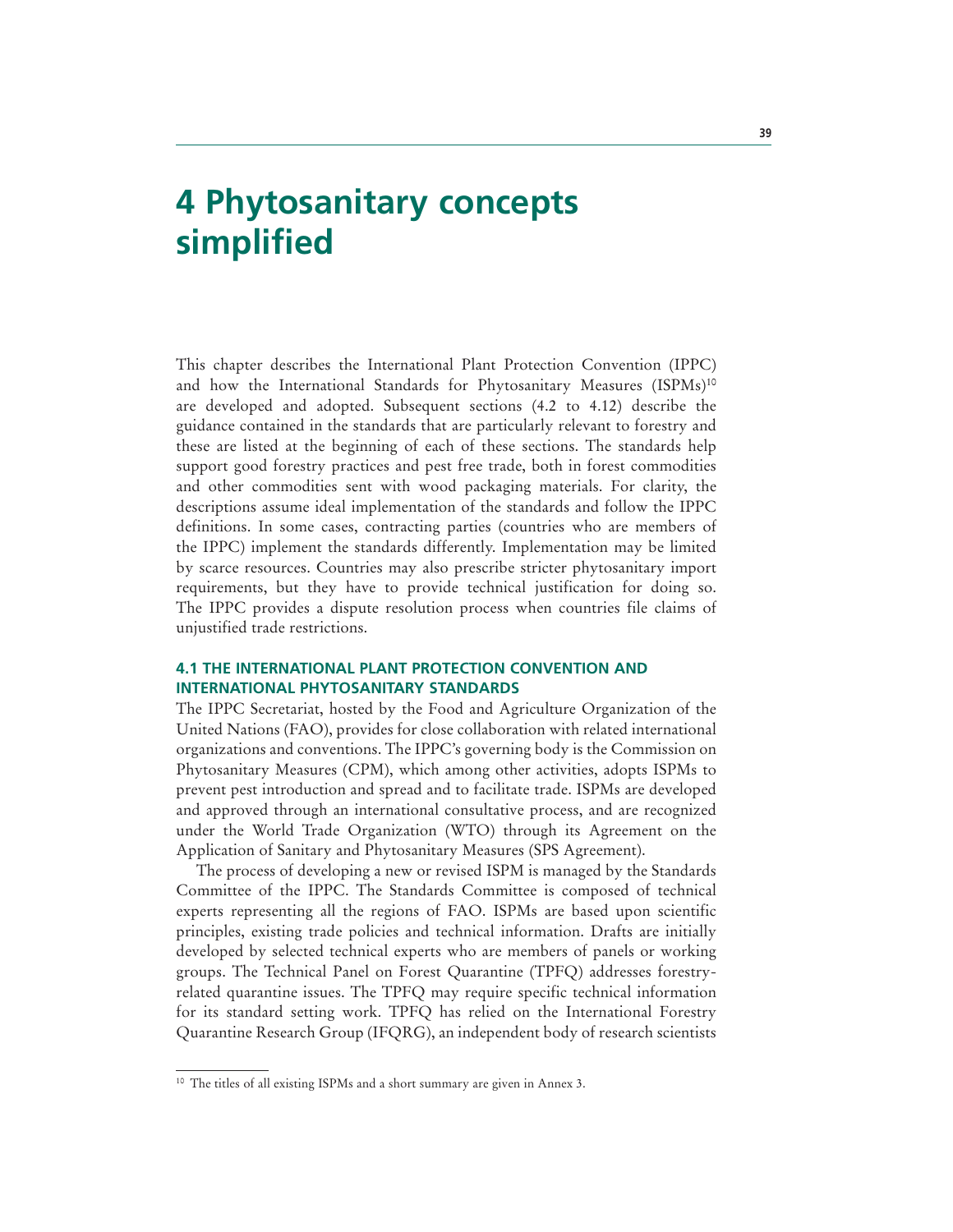and representatives of national regulatory agencies and the forest sector, to provide this material. The Standards Committee reviews draft standards prepared by the expert drafting groups and finalizes them for "country consultation", a process of international consultation on the standard. Contracting parties of the IPPC may comment and suggest revisions of the draft standard, often after national consultation with affected industries, other government departments, non-governmental organizations, etc. The revisions are negotiated until a draft is developed that is unanimously approved by all contracting parties at an annual meeting of the CPM. The process of developing a new ISPM can take several years.

Contracting parties to the IPPC are required to:

- $\bullet$  set up a national plant protection organization (NPPO);<sup>11</sup>
- designate an official IPPC contact point;
- prescribe and adopt phytosanitary measures;
- certify exports;
- regulate imports;
- cooperate internationally;
- $\bullet$  share information on pests<sup>12</sup> and regulations;
- cooperate in the development of ISPMs.

NPPOs are the government agencies within the IPPC member countries that implement the phytosanitary standards by developing and enforcing national regulations. They undertake pest risk analyses for the establishment of phytosanitary measures; manage pest surveillance; report to other countries on pest status; coordinate the control of pests; and establish and monitor pest free areas. When required they also issue phytosanitary certificates confirming that consignments have met an importing country's requirements. They also take responsibility for ensuring phytosanitary security of consignments from certification until export; conduct verification inspections and, if necessary, require treatment of consignments or where appropriate, destruction or refusal of entry.

Because pests do not recognize international borders, NPPOs frequently have to work with neighbouring countries to prevent pest entry, establishment and spread. This collaboration may be done through regional plant protection organizations (RPPOs). RPPOs assist in coordinating regulations to deal with regional phytosanitary issues raised by NPPOs. RPPOs gather and disseminate information and may identify priorities for regional standards which may become the basis for new ISPMs. Usually it is an NPPO, or sometimes an RPPO, which requests that the IPPC develop a new ISPM, or revise an existing one, to deal with a particular phytosanitary issue.

<sup>11</sup> The full list of NPPOs and RPPOs and their contact persons can be found on the IPPC Web site: www.ippc.int.

<sup>&</sup>lt;sup>12</sup> Any species, strain or biotype of plant, animal or pathogenic agent injurious to plants or plant products (ISPM No. 05, 2010, *Glossary of phytosanitary terms*)**.**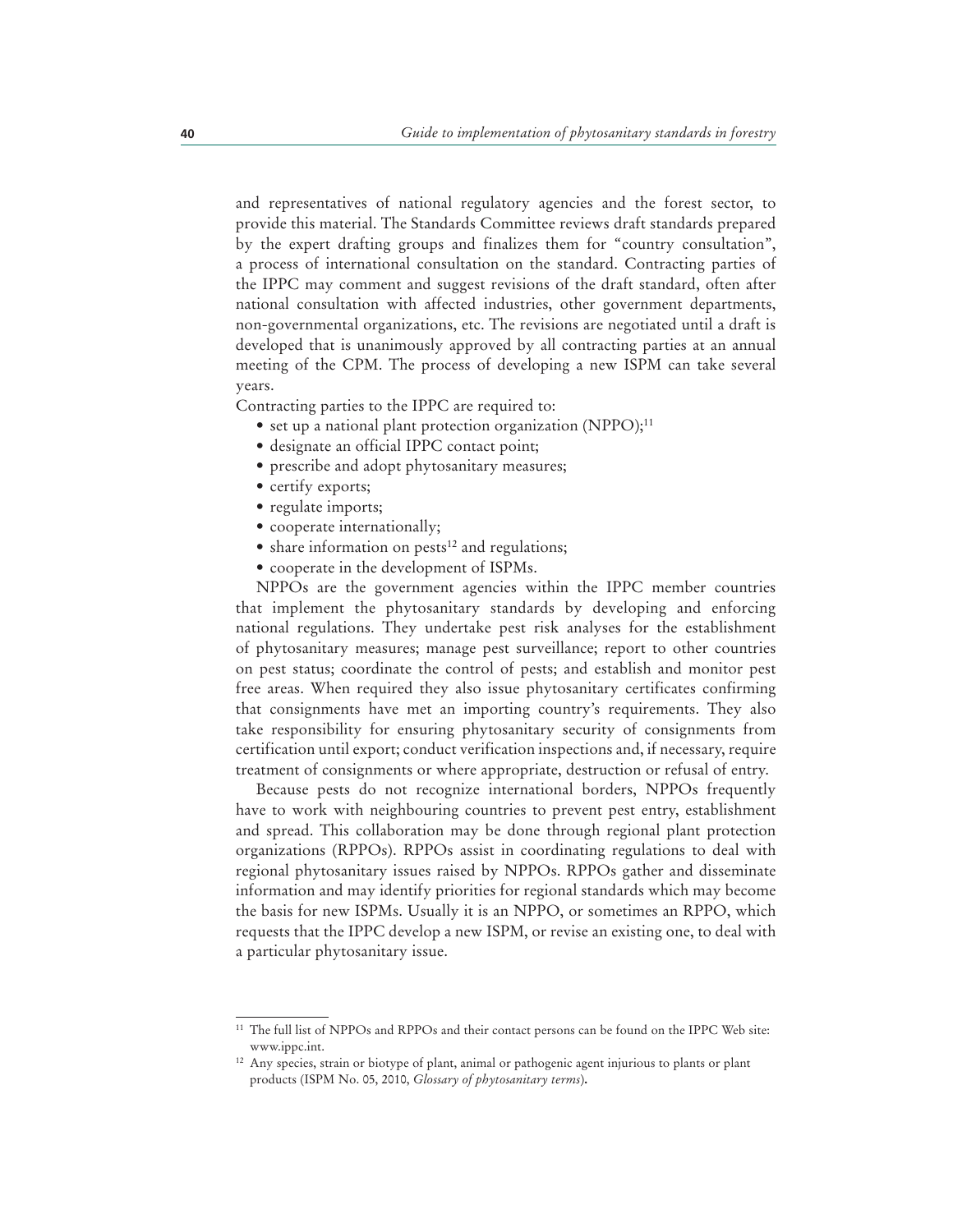# **4.2 PEST RISK ANALYSIS**

Pest risk involves a wide range of organisms that can potentially be associated with forest commodities such as bacteria, fungi, insects, mites, molluscs, nematodes, viruses and parasitic plants. The pest risk associated with the trade in forest commodities is evaluated by individual countries. Countries must ensure that their phytosanitary import requirements are based on science, are proportional to

*Framework for pest risk analysis* (ISPM No. 02 [2007]); *Guidelines for the export, shipment, import and release of biological control agents and other beneficial organisms* (ISPM No. 03 [2005]); *Pest risk analysis for quarantine pests including analysis of environmental risks and living modified organisms* (ISPM No. 11 [2004]); *Pest risk analysis for regulated non-quarantine pests*  (ISPM No. 21 [2004])

the pest risks, and have minimal impacts on trade.

Pest risk analysis (PRA) can be carried out for a particular pest, for a commodity (which considers all the potential pests it might carry) from a particular country or region of origin, or even more broadly for a pathway. The evaluation of pest risk for a proposed import commodity has several steps. First, a clear description of the commodity and its level of processing (what processes have been applied) is needed. Then a draft list of pests potentially associated with that commodity is prepared from scientific literature and historical records of pests that have been detected on the commodity in other countries.

Next, each potential pest is assessed as to:

- whether it is present in the exporting country and importing country;
- whether it is associated with the commodity or other pathway;
- whether the pest can enter, find suitable habitats, establish and spread in the importing country;
- whether, and to what extent, it will cause economic damage in the importing country.

This assessment requires an understanding of the ecology and behaviour of each organism, including the range of suitable hosts, its life stages, method and rate of reproduction, length of its life cycle and climatic requirements. Furthermore, the potential impacts of the pest on industry, the environment and international trade are evaluated.

The result of this process is an assessment of the pest risk for each organism. When the risks of pests associated with a particular commodity, group of commodities, or the pest(s) associated with a conveyance are considered, this is referred to as a pathway risk analysis.

This assessment of pest risk is one of the inputs to the completed PRA. The pest risk will determine the need for phytosanitary measures. The PRA also includes consideration of various phytosanitary measures to manage the pest risk.

Lack of information is often a major constraint in assessing the pest risk of forest commodities. There may be insufficient information about the organisms associated with a commodity, including their entry, establishment and spread, or on effective treatments or measures to reduce risk. Other information gathering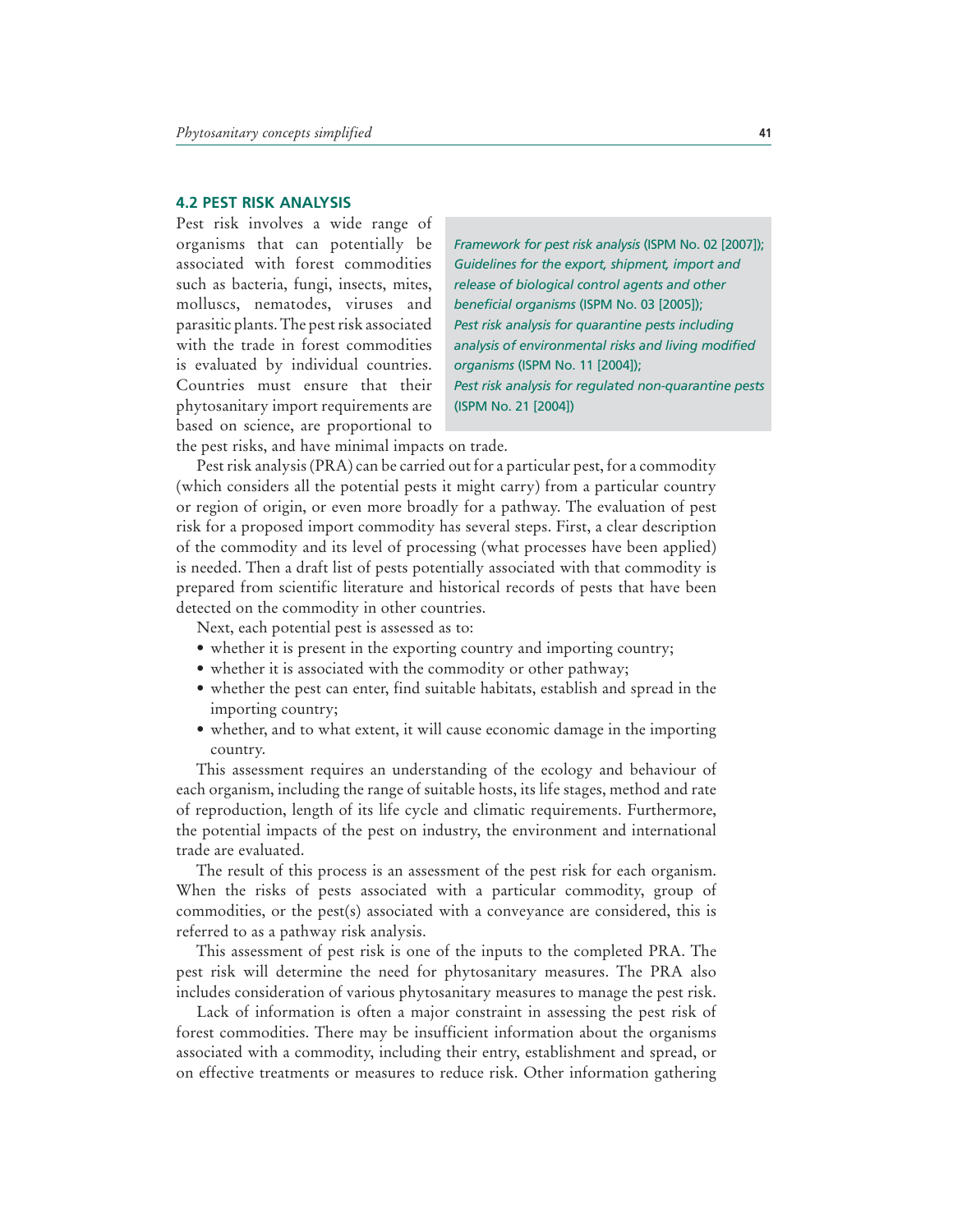problems may arise from: language of publications; limited or no access to databases; and an inability to predict the economic or environmental impacts. Insufficient or inadequate information results in high uncertainty of pest risk assessment and may lead to a more unjustifiably restrictive import requirement.

# **4.3 REGULATION OF WOOD PACKAGING MATERIAL**

*Regulation of wood packaging material in international trade* (ISPM No. 15 [2009])

Wood packaging material (WPM) is often used to support, protect or carry goods during transport. WPM includes pallets, boxes or dunnage used in a container,

aircraft or ship's hold to secure a variety of trade goods. WPM is sometimes made from low quality wood. Untreated WPM can provide a pathway for a number of significant forest pests, such as *Anoplophora glabripennis* (Asian longhorned beetle) and *Bursaphelenchus xylophilus* (pinewood nematode). The pests may occur at the surface of the wood (e.g. bark beetles, moths and other insects, fungi) or deep inside the wood (e.g. boring beetles, nematodes, fungi).

In recognition of this high risk pathway, ISPM No. 15 was developed. This standard requires that wood packaging materials are treated to kill pests existing in or on the wood, before being moved in international trade. The standard recognizes two treatments: heat treatment, in which the wood is heated to a minimum of 56 °C throughout the profile of the wood for a minimum of 30 minutes; and methyl bromide fumigation at specific concentrations, timings and procedures.

The standard requires that wood be debarked. Where fumigation is used, the debarking process must occur before fumigation. Long thin pieces of bark are allowed to remain after the debarking process if these pieces are no wider than 3 cm (regardless of the length). If bark pieces are wider than 3 cm, they must be short enough so that the wood will dry out before bark beetles can develop. Therefore wide pieces of bark cannot have surface area greater than 50 cm<sup>2</sup>.

For many countries methyl bromide is the only available treatment to manage pest risks of WPM, and as such it is recognized in ISPM No. 15. The IPPC recognizes that methyl bromide is an ozone-depleting substance and its use should be limited as much as possible. Many countries have, under the Montreal Protocol,<sup>13</sup> already banned its use and others have announced their intention to do so. The urgency of finding alternatives to methyl bromide continues to remain a key priority in the work programme of the IPPC. Private companies and governments are working to identify additional treatments for use in rendering wood packaging material free of pests.

The standard also states that treated wood must be marked according to the ISPM No. 15 requirements. The mark consists of a box containing:

- an ISPM No. 15 symbol;
- a country code;

<sup>&</sup>lt;sup>13</sup> The Montreal Protocol on Substances that Deplete the Ozone Layer, as adjusted and/or amended in London 1999, Copenhagen 1992, Vienna 1995, Montreal 1997, Beijing 1999.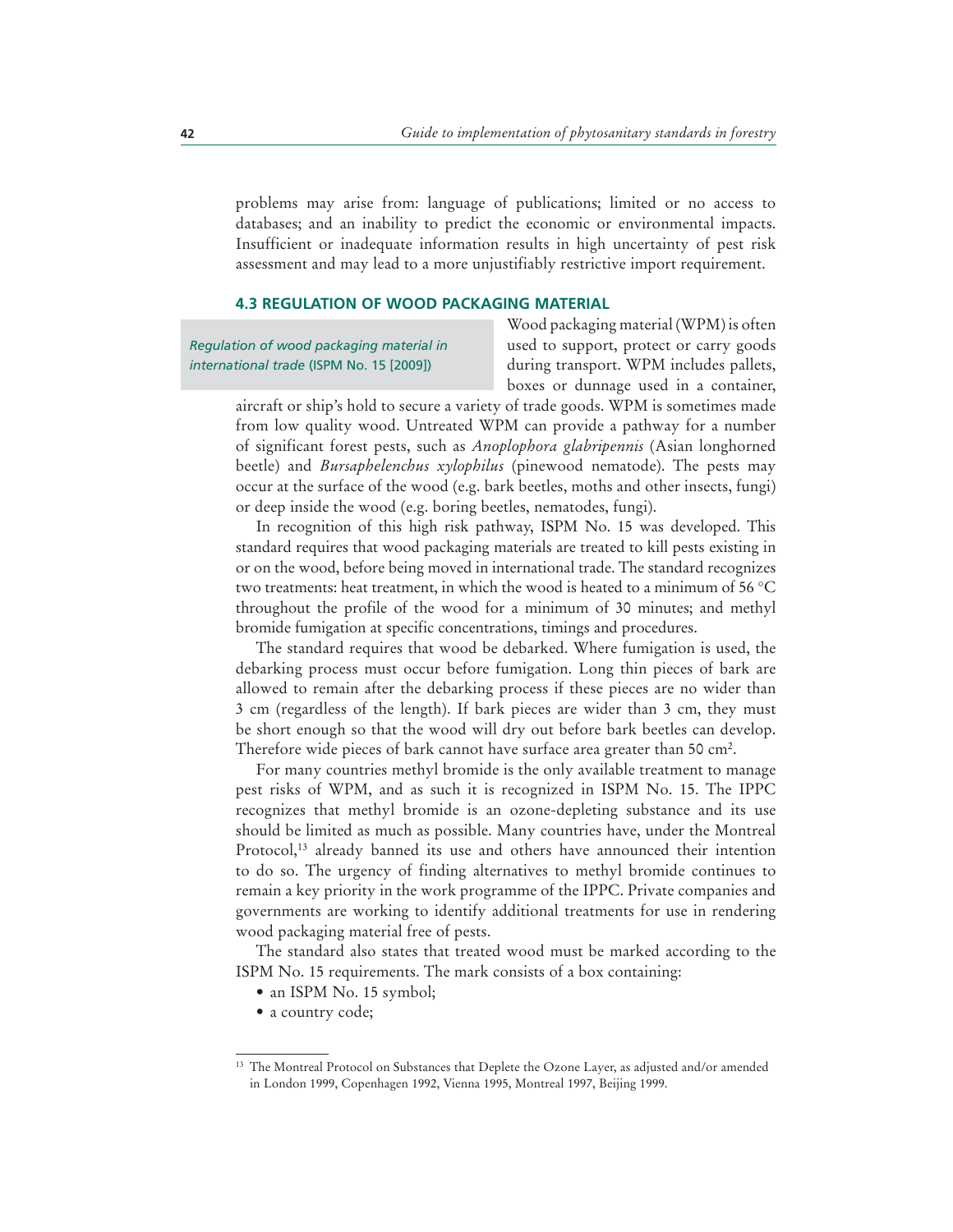• a producer/treatment provider code;

• a treatment code (HT for heat treatment or MB for methyl bromide).

The mark must appear on two opposite sides of the wood packaging unit. WPM that meets all these requirements is said to be "compliant". For more details about the mark, see ISPM No. 15.

The application of treatments and use of the specific identification mark are carried out under the authority of the NPPO in the country of manufacture, to ensure that the treatment providers are actually treating the wood to meet ISPM No. 15 standards. The mark provides the basis for securing entry into countries.

For the working life of the wood packaging unit, it need only be treated once, as long as it remains intact. However, when a unit of wood packaging is repaired (meaning less than one-third of the unit is replaced), the repaired portion of the unit should be made with treated wood and each added component must be individually marked in accordance with ISPM No. 15. Alternatively the entire unit can be retreated and remarked. When a unit is remanufactured (more than onethird of the unit is replaced) the entire unit must be re-treated, old marks removed and a new mark applied.

Note that not all wooden articles that carry trade goods need regulation. Wood packaging made from manufactured wood – such as plywood, fibreboard or oriented strand board – is not regulated as the processes used in the production of these wood products (heat, pressure and glue) assure that they are pest free. Similarly, barrels where sufficient heat is used in processing the staves (i.e. whisky barrels) and wood packaging materials that are made entirely of components less than 6 mm thick are not regulated under ISPM No. 15.

The wood packaging materials standard is a good example of how forest industries and NPPOs have successfully worked together to develop and implement phytosanitary measures.



*An example of the IPPC mark on wood packaging material including: the ISPM No. 15 symbol, an ISO two letter country code (ID for Indonesia) followed by a unique number assigned by the NPPO to the producer, and the IPPC mark on wood packaging material including:*<br>*Producer and the IPPC mark on wood packaging material including:*<br>*Producer, and the ISPM No. 15 treatment code (HT for heat treatment)*<br>*Producer, and t*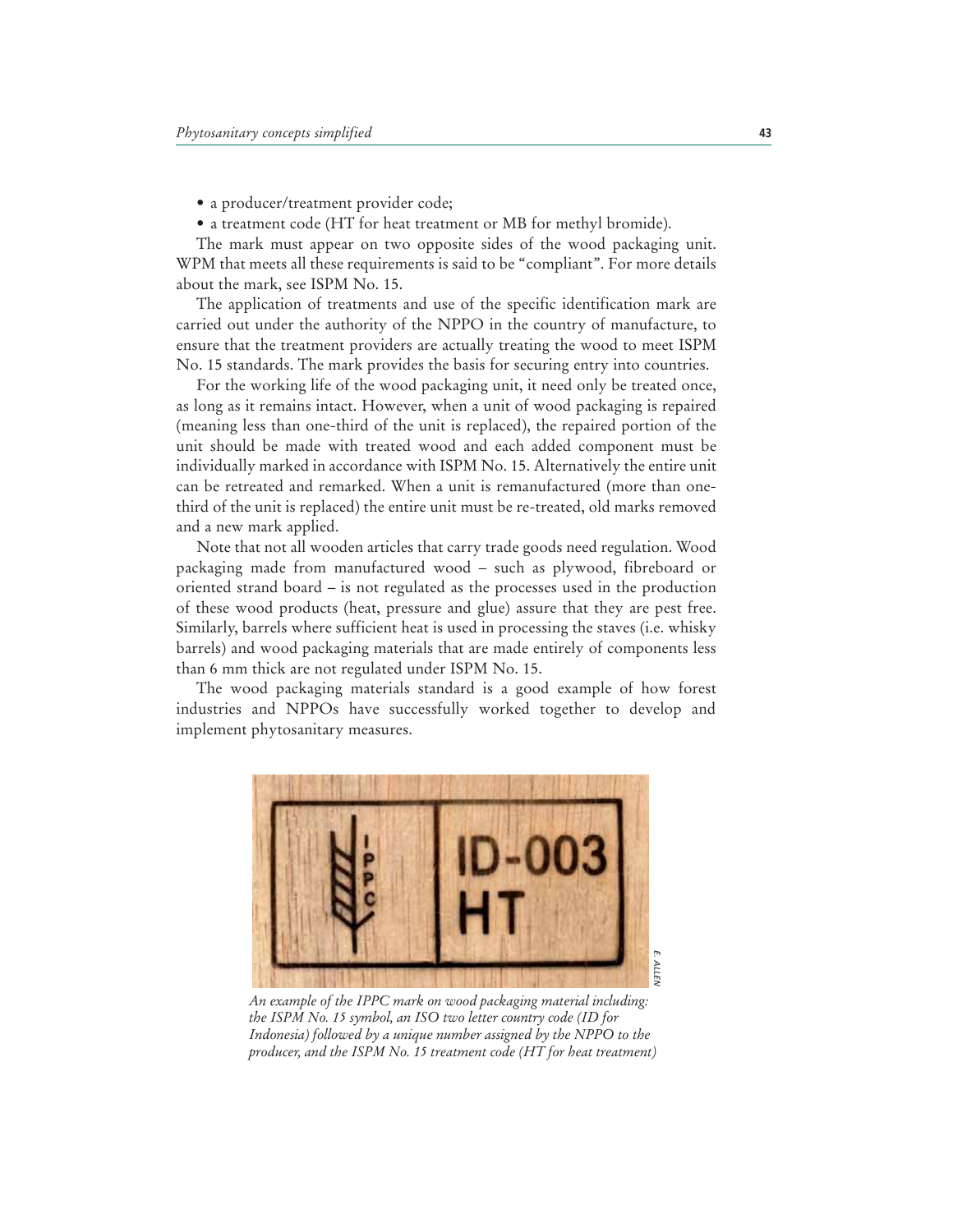#### **4.4 PEST MANAGEMENT**

*Guidelines for pest eradication programmes*  (ISPM No. 09 [1998])

The NPPO or other appropriate regulatory authority should be informed when a new pest has been introduced to an area. The NPPO may arrange for official diagnostic

confirmation in order to decide whether a pest management programme is needed. Where local diagnostic expertise is limited, the NPPO may contact other NPPOs to whom specimens can be sent for official identification. Such collaboration can save time. The NPPO is obliged to report new pests to the IPPC (see Section 4.7).

Once establishment of a new pest has been confirmed, the possibility of eradication or containment of the pest should be evaluated. If the pest is new and considered to pose a serious risk, the response must be immediate and effective if eradication is to be successful. The NPPO may wish to regulate the pest and initiate an official control programme to prevent further introductions. Even if the pest is too widespread to be eradicated, preventing further introductions will help keep the genetic diversity of the pest low and/or stop more virulent strains from entering the country.

Having a contingency plan in advance of finding a pest, previously approved by all stakeholders, will help save time in the planning stages. The plan should deal with matters such as what needs to be done, how it will be implemented, who will be responsible and who will pay. In many cases, coordination is needed between the NPPO, other government departments, local government authorities, industry sectors and commercial bodies to implement the plan. The knowledge and expertise of forestry experts is essential for successful application of appropriate management measures. Contingency plans should be reviewed frequently to reflect new data or to take into account new experiences in dealing with a particular pest or one with similar characteristics, both locally and in other countries.

If there is no pest-specific plan available, then referring to a generic all-purpose plan may still be useful. Obviously some elements of a pest-specific plan cannot be included in a generic plan, however, such a general contingency plan may provide an immediate framework for developing an effective action plan quickly if a new or unforeseen pest is detected.

The essential elements of a contingency plan include:

- understanding the biology and possible impacts of the pest;
- defining the objectives of the plan;
- establishing response actions that should be implemented (e.g. surveillance, sampling, registration of pesticides, safeguarding potentially infested sites, regulatory actions and destruction of infested articles);
- identifying who is responsible;
- testing the plan by conducting a trial run;
- identifying the resource limitations of involved agencies;
- developing a communication plan (for stakeholders, partners, other NPPOs, the public and media);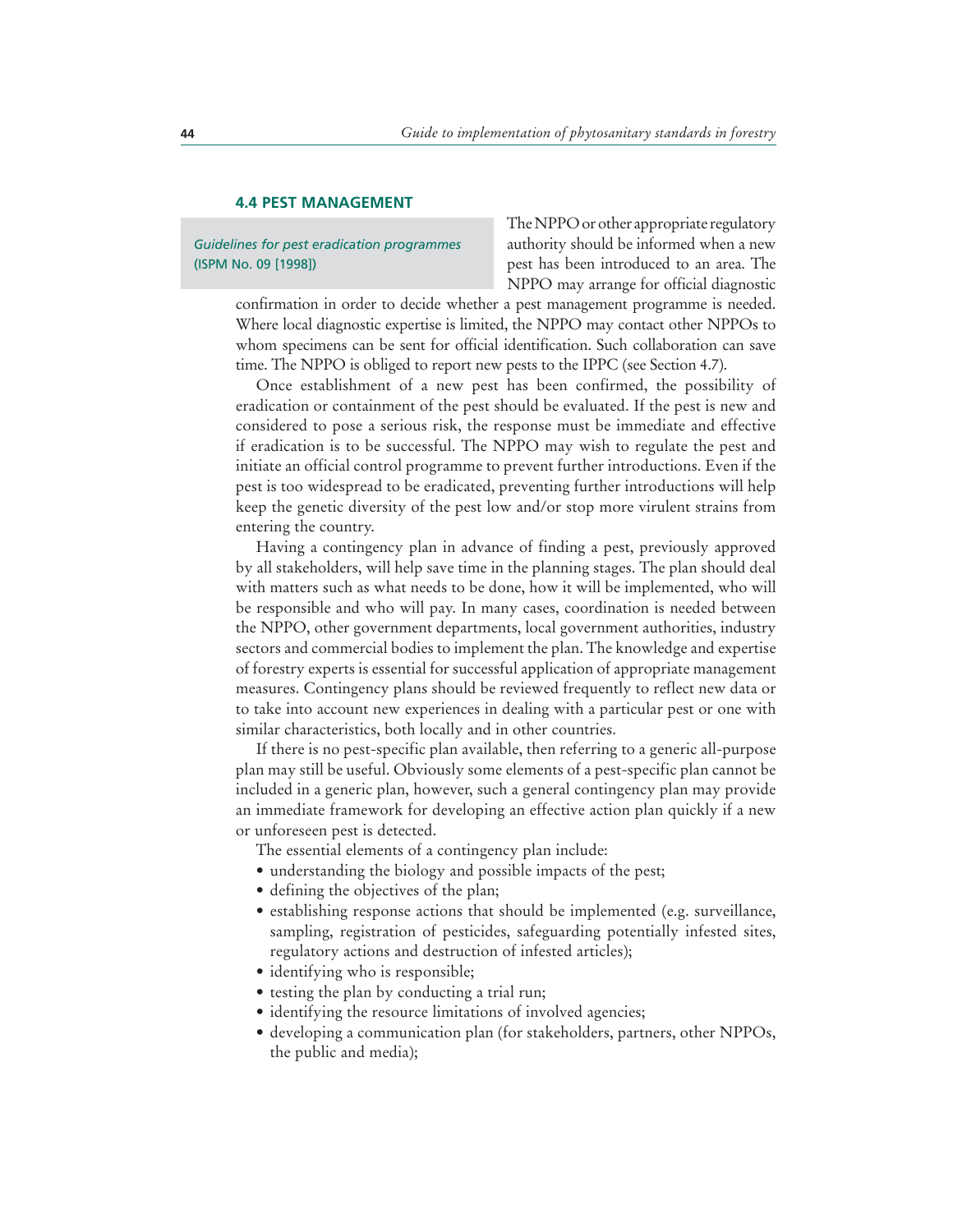• determining when to end an eradication programme (either due to success or failure).

To make sure eradication measures have the best chance of success, four important questions must be answered:

- What is the current and potential pest distribution?
- What are the pathways for entry in to the area?
- How does the pest spread?
- How can the pest be controlled?

To determine the pest distribution and thus the area within which containment and eradication measures are to be taken, delimiting surveys, i.e. surveys to determine the extent of spread of an introduction, must be conducted (see Section 4.6). It may not be possible to carry out an effective survey until signs or symptoms are most likely to be evident, depending on pest biology.

Good record-keeping of actions undertaken during eradication efforts is essential and will help when considering which elements worked best, which did not (and why not), and therefore what might be done differently in the event of a recurrence in the future.

A way of determining the success of eradication needs to be developed on a case by case basis. For example, eradication might be declared a success if surveys fail to detect signs of the pest at any stage of its existence over a specified period of time. It is suggested that this period should be at least twice as long as the life cycle of the pest.

The efficacy of the measures will need to be monitored on a continuous basis and stakeholders will need to be kept informed, especially if changes in strategy are under consideration. It is also important to share best control practices and related information at the global level; this will assist other NPPOs dealing with similar pests and situations. The criteria for determining when changes are appropriate will also need to be agreed on and communicated in advance to stakeholders, trading partners and neighbouring NPPOs. Ideally, stakeholders should be part of the review process as they may have a better understanding of the impacts of proposed changes on their operations than the NPPO, and may be able to suggest alternative approaches.

Sometimes it may not be possible to eradicate the pest. In this case, a procedure should be developed to help decide when to stop trying to eradicate the pest. It may be necessary to change the strategy to a policy of containment and management of the risk. An example of the evolution of a response strategy is given in Box 13.

The appearance of a new pest, and the measures taken to control it, will inevitably have an impact on a wide range of stakeholders. It is important to ensure that key stakeholders understand the potential impact the pest might have, both in general and on their businesses. It is therefore recommended that key stakeholders are identified and given the opportunity to comment on the pest management options.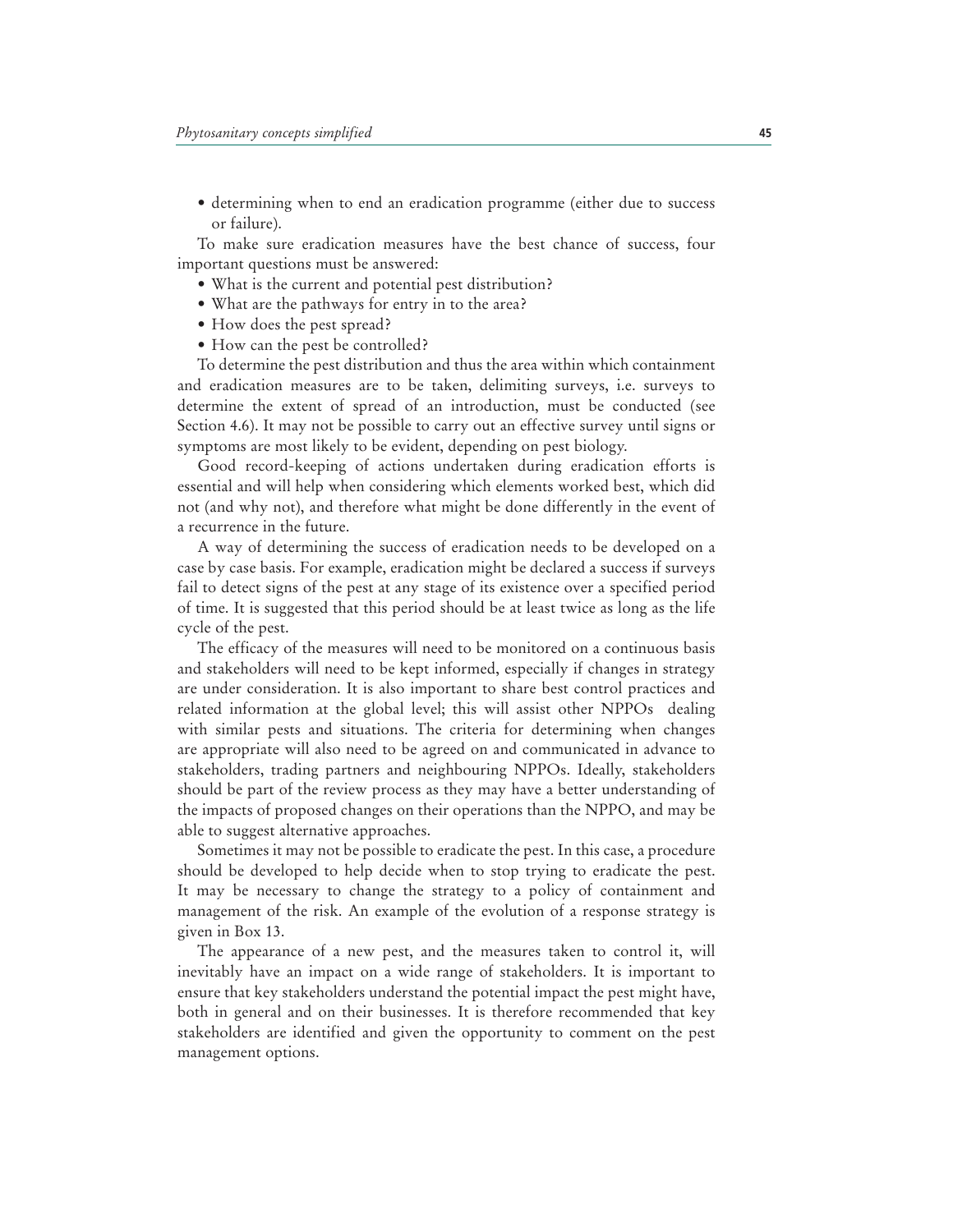It is also important for stakeholders and others to understand the economic and other impacts of eradication measures, including the costs and benefits of all potential actions. Impacts may include for example, destruction of plants, loss of biodiversity, lost business revenues, loss of export markets, or the cost of applying pre-export treatment to regulated commodities. An economic impact assessment will often help to determine when the cost of action becomes more expensive than the losses incurred. If the risks of both the pest and the pest eradication programme are fully understood, then stakeholder support for the measures taken is more likely.

#### BOX 13

# **Emergency response and exit strategy for the introduction of** *Dendroctonus micans* **in the United Kingdom**

*Dendroctonus micans* (great spruce bark beetle) is regarded as a major pest of spruce (*Picea* spp.) from eastern Siberia to the west of Europe. It lives and breeds under the bark, destroying the cambium which weakens and, in extreme cases, kills the tree. This beetle was first discovered in the United Kingdom in 1982. Following confirmation of the introduction of the insect, an outbreak management team was established consisting of NPPO and industry personnel to develop a strategy for pest eradication. The strategy initially focused on surveillance, control of wood movement, and sanitation felling of potentially infested trees.

Initial surveillance showed that only parts of the United Kingdom were infested. The area was brought under regulation so that movement of wood out of the area was only permitted if the wood was bark-free or originated from specifically identified pest free areas. All trees found to be infested were felled, peeled of bark to remove obvious infestation and the wood taken to an approved sawmill for processing. For all logs with bark, movement was only permitted within the regulated area to an approved sawmill. To be approved, a sawmill had to install effective debarking equipment and have facilities available for managing bark debris.

Communication tools regarding the risks and established phytosanitary measures were developed. These included publicity leaflets and vehicle windshield stickers.

An inspector was designated to provide advice and guidance to the industry, to oversee surveillance and to monitor compliance at sawmills and other places. Penalties were imposed on offenders.

In the late 1980s, a fourth element was added to the management strategy. A biological control agent, the predator *Rhizophagus grandis*, was introduced and released. The containment programme was maintained to slow the spread of the beetle until populations of the predator could become widely established.

In 2005 eradication efforts were abandoned. *D. micans* was so widespread that it no longer qualified as a quarantine pest. Any new outbreaks elsewhere in the country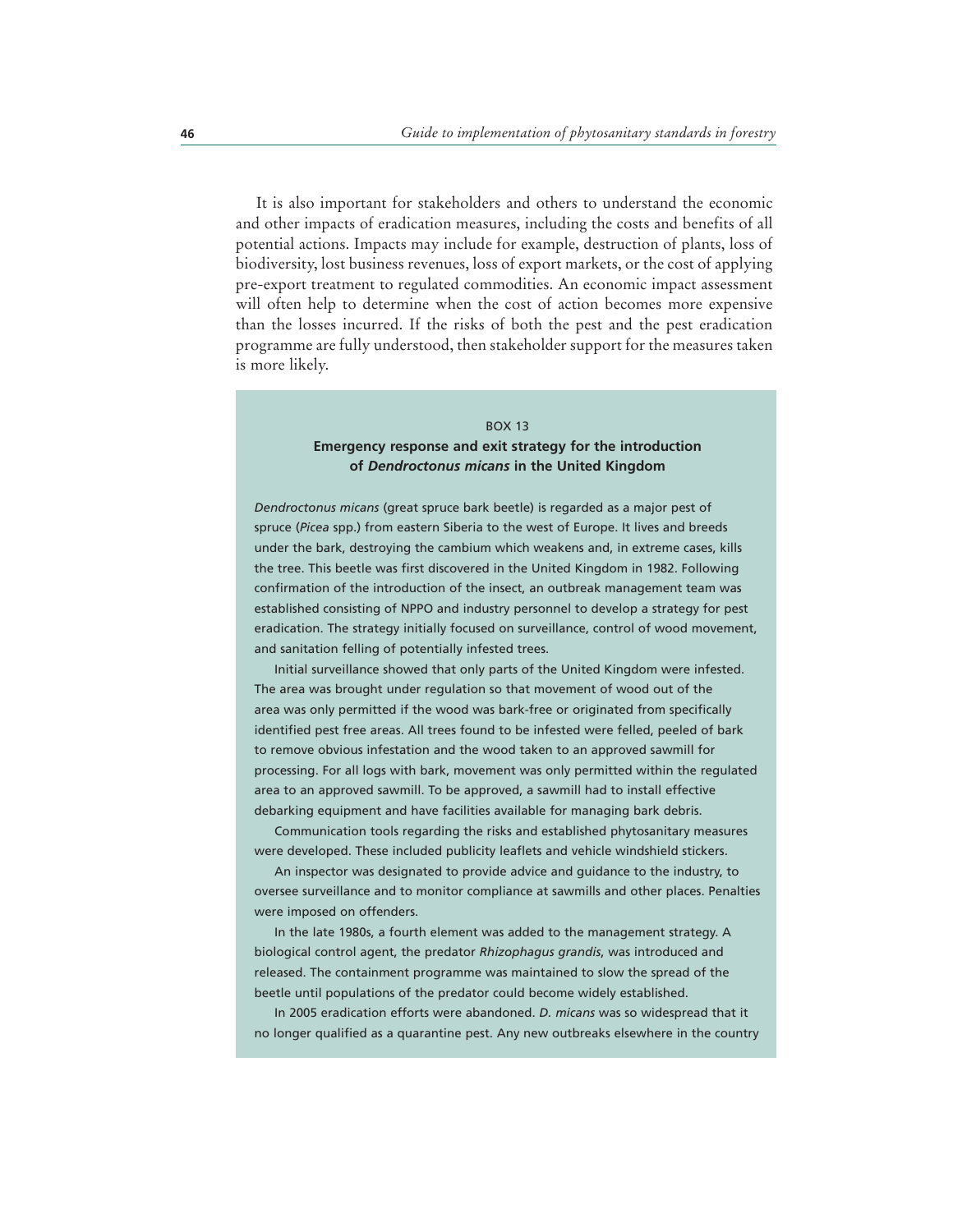are now routinely treated by the release of the predator and nature is allowed to take its course. The emergency response slowed the spread of the pest while scientists developed this long-term solution. Today, tree mortality has been reduced to less than one percent of infested trees, compared with 10 percent or more prior to the introduction of the biological control agent.



Dendroctonus micans *(great spruce bark beetle) and the predator* Rhizophagus grandis

#### **4.5 SYSTEMS APPROACHES**

A systems approach uses at least two independent phytosanitary measures that cumulatively reduce the pest risk in order for the commodity to meet the requirements of the importing country.

*The use of integrated measures in a systems approach for pest risk management* (ISPM No. 14 [2002])

Systems approaches provide the opportunity to consider many procedures that can help reduce risk from pre-planting to final use. Systems approaches can provide equivalent alternatives to a single more expensive or limiting measure such as pesticide treatments or prohibition of movement. For example, removing all bark from roundwood by squaring the log, combined with sawing the wood into specific dimensions and visual inspection of the wood during processing, may provide the same level of phytosanitary protection as fumigation of the wood. Refer to ISPM No. 24 for more information about equivalency of phytosanitary measures. Systems approaches can be even better than a single measure if that single measure is uncertain or unreliable. A systems approach should be technically justified. An example of a systems approach is provided in Box 14.

A systems approach in forestry manages the risk of pests in wood and wood products by using a combination of independent measures, from selection of genetic material and site preparation activities to post-harvest treatment and handling to transportation and distribution. Many of the practices suggested in Chapter 3 could be used in a systems approach (see Box 10 in Section 3.8). A systems approach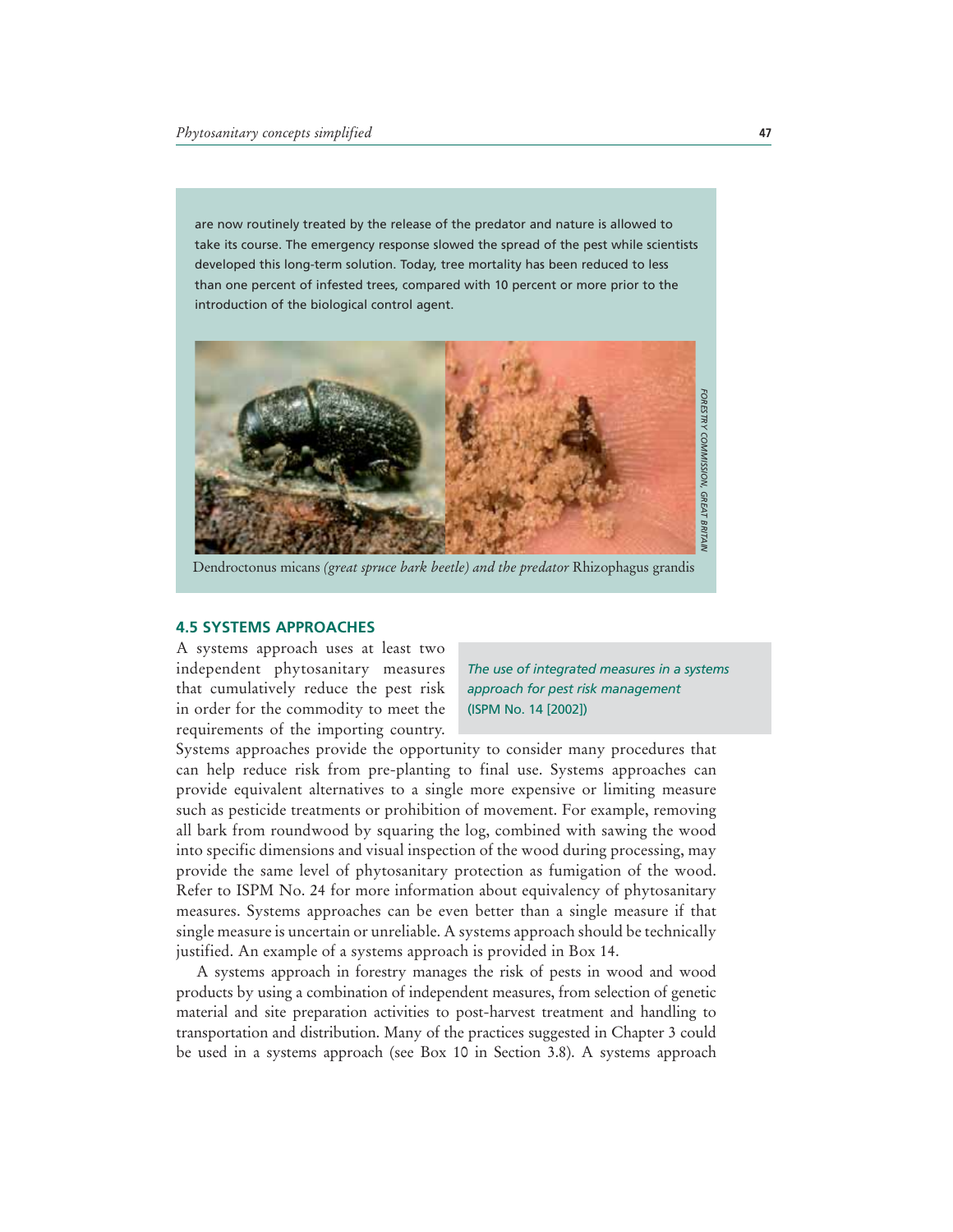# BOX 14 **Application of a systems approach for the export of untreated logs**

Trading untreated logs internationally is often considered a significant pest risk. While trading more processed logs is the preferred option, in this particular example, two countries developed a bilateral agreement to allow trade in untreated logs under very closely controlled conditions. The importers wanted logs with bark because bark is used as fuel for running the processing mill. Leaving the bark on logs also prevents drying and splitting of wood during transport. Also, fumigation treatments could be done more efficiently in the importing country. Therefore, a bilateral agreement was developed to allow trade.

The bilateral agreement used more than two different independent risk management measures in a systems approach to cumulatively reduce the pest risk. The consignments had to be:

- free of visible pests prior to transport by inspection;
- transported only during a specific low risk window of time;
- unloaded and stored in a special zone that does not have suitable hosts for pests that might come in on the imported logs;
- fumigated within a few days of entry and then processed.

may integrate silvicultural practices such as pruning, thinning and tree salvage as well as field treatment, post-harvest disinfestation, inspection and culling. It might also include risk management measures designed to prevent contamination or re-infestation, such as maintaining the integrity of lots, requiring pest-proof packaging, or screening areas where the commodity is assembled or stored. Likewise, procedures such as pest surveillance, trapping and sampling can also be incorporated.

A systems approach can also include measures that do not kill pests or reduce their presence but do reduce their potential for entry or establishment. Such measures may include designated harvest or shipping periods, restrictions on certain conditions of the commodity (such as requiring that logs be debarked or fumigated or both), the use of resistant hosts, and limited distribution or restricted use at the destination.

Systems approaches range in complexity and rigour. The simplest type could be simply a combination of at least two independent measures. A more complex systems approach would involve a careful analysis of the most effective opportunities to reduce pest risk, followed by selection of critical control points that are monitored to ensure that pest populations remain within acceptable tolerances.

## **4.6 SURVEILLANCE**

#### *Guidelines for surveillance* (ISPM No. 06 [1997])

The terms "surveillance" and "survey" are often confused. Survey is only one component of surveillance. According

to ISPM No. 06, surveillance is an official process which collects and records data on pest occurrence or absence by survey, monitoring and other procedures such as literature reviews.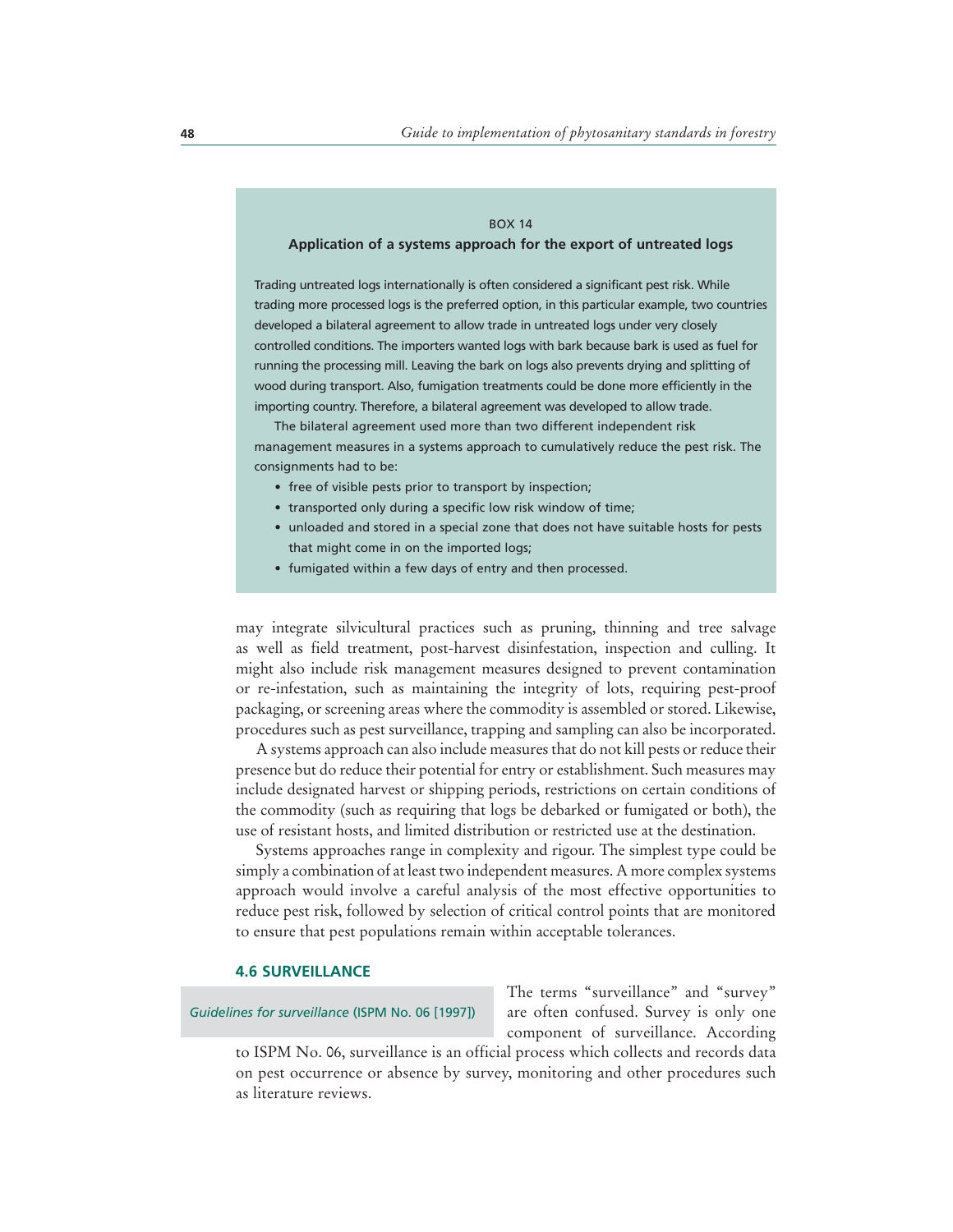A country may engage in pest surveillance to:

- detect new pests for rapid eradication or containment;
- facilitate trade by providing information about pests and their distribution within the country's territory;
- justify the use of regulations to prevent the entry of a pest that does not occur in the importing country.

Surveillance and survey activities may be required in many locations, especially: storage places where commodities are assembled for export; points of entry and nearby forested areas; and facilities that receive large quantities of imported goods.

There are two major kinds of surveillance: general surveillance and specific surveys. General surveillance is more passive and gathers information on the distribution of pests of concern. Specific surveys are more active and obtain information on pests at a specific site within an area (e.g. a harvest location, the area around exporting sawmills, ports and airports) over a defined period of time. Certain plants and plant products, such as furniture may be included as well.

The NPPO is responsible for gathering and maintaining information for general surveillance. A variety of sources may be used, including FAO, forestry agencies, research institutions, universities, scientific societies (including amateur specialists), land managers, consultants, museums, the general public, scientific and trade journals, pest databases and unpublished material.

To keep these data sources up-to-date, the forestry community can help by monitoring pest situations and reporting to the NPPO or other pest professionals when unusual pests or changes in pest distribution are detected. Monitoring for new pests can also be undertaken by botanical gardens, arboreta and other locations that routinely plant exotic plant materials. A well-organized diagnostic and reporting system is needed to support this effort.



*Forester conducting a survey and recording survey data for red band needle blight*  (Mycosphaerella pini) *in the United Kingdom*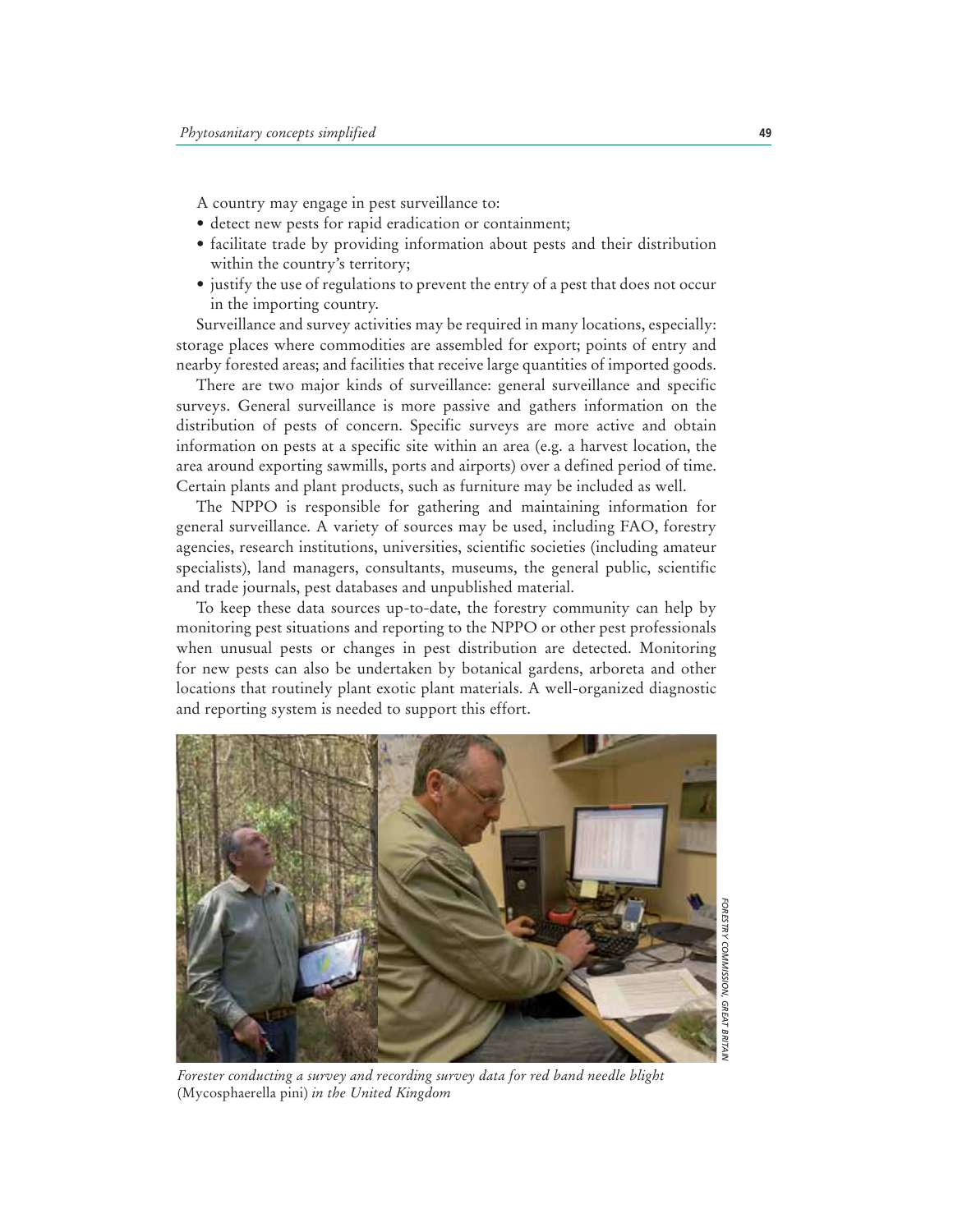Specific surveys are carried out to detect a particular pest, to identify the extent of the distribution of a pest, to monitor for the presence of a pest in an area or site, or to document the absence of specific pests in order to support the designation of pest free areas (see Section 4.8). These are official surveys that follow a plan that is approved by the NPPO.

Methods for monitoring introduced pests will vary according to the species being monitored and the conditions under which they are monitored. Surveillance and survey activities for introduced pests should emphasize early detection, before major damage occurs and before the pest species has spread over a large area. Effective monitoring tools may include inspections of commodities and packing materials at points of entry, pheromone traps, visual surveys, aerial surveys, planting and monitoring of sentinel or indicator species, and monitoring of artificially stressed trees.

Locations receiving large amounts of imported goods have often proved to be the centre of an infestation, when the establishment of new pests are investigated. Therefore, a survey for pests which are only likely to be present as a result of a recent introduction might focus on possible entry points and pathways of spread (e.g. a specific type of imported nursery plant, a type of sawnwood, or a handicraft such as a wooden birdhouse or carving) and sites where imported commodities are stored, marketed or used as planting material. The survey methodology used must be scientifically based. The selection of survey procedures may be determined by the type of sign or symptom by which the pest can be recognized. Surveys are normally designed to maximize the probability of finding pests.

Personnel involved in surveillance activities should receive periodic training with updates in the identification of pests of concern, especially after agreements are developed with new trading partners or for new forest commodities. These responsible persons should be well-equipped and trained in sampling methods, preservation and transportation of samples for identification, and record keeping. Diagnostic expertise is necessary for verifying the identity of pests. International experts are often available to assist with diagnosis. Samples of identified pest specimens must be kept in safe storage conditions. These are called "voucher specimens or cultures" and are useful in resolving disputes and for confirming identification of further specimens; these should be kept in "reference collections". Maintaining a specimen is also necessary because taxonomic revision can lead to changes in a species definition, i.e. where one species is recognized as a complex of species. When this happens, reference specimens should be re-evaluated to keep records up to date.

For both general surveillance and specific surveys, data quality is important. The records kept should be appropriate for the intended purpose, for example to support specific pest risk analyses, the establishment of pest free areas, or the preparation of pest lists.

Reporting new pests should be encouraged through public education and awareness programmes. Public availability of data and information on the distribution, biology and description of pests may facilitate the reporting of new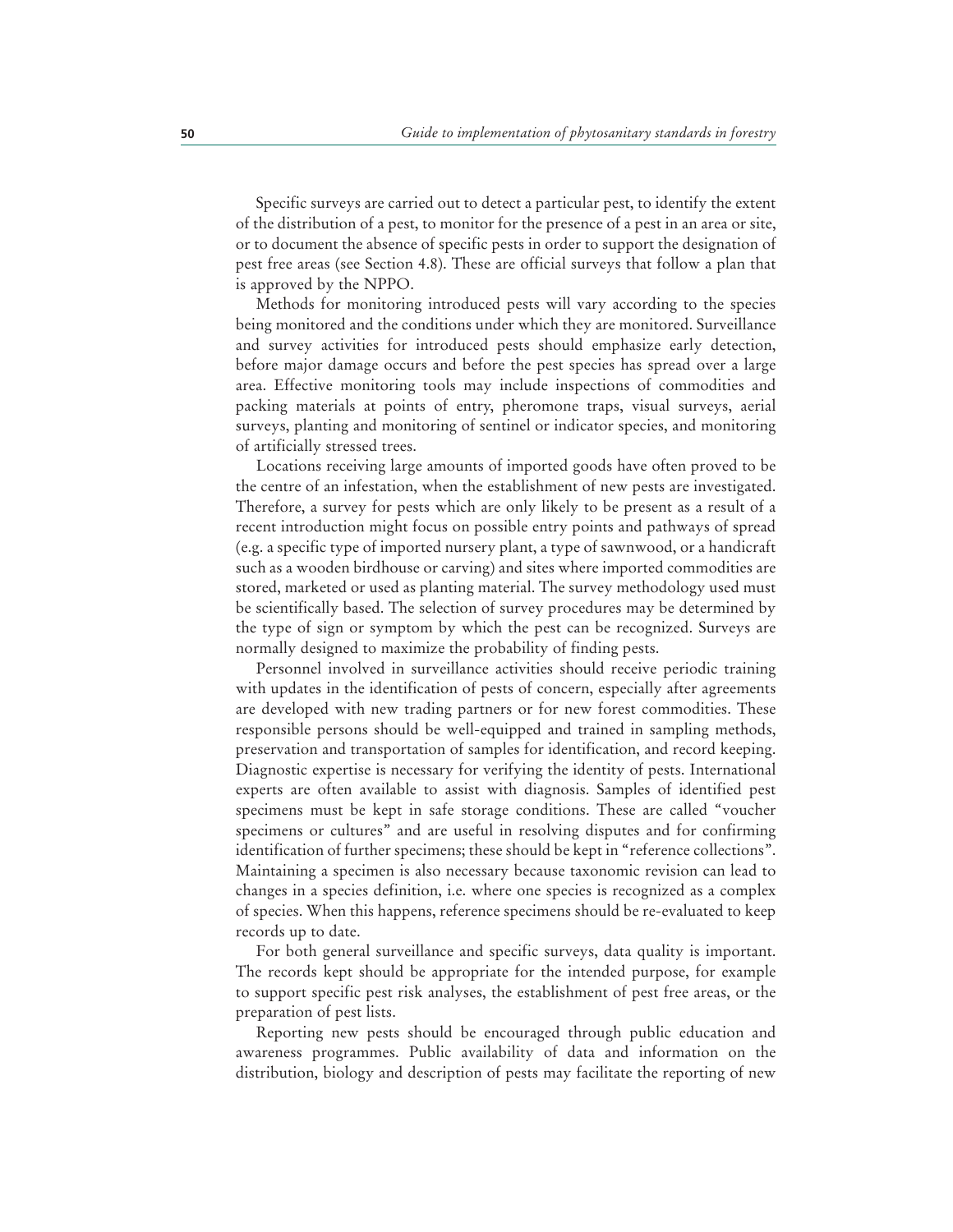pest finds. This information should be shared as early as possible, even for pests that have not yet arrived in a country but which have the potential to enter and establish. A clear structure for reporting new pests should be established.

#### **4.7 PEST REPORTING**

Signatories to the IPPC have an obligation to report pests when they are identified as a potential threat to trading partners or neighbouring countries, e.g. a new occurrence or a change in pest

*Pest reporting* (ISPM No. 17 [2002]); *Determination of pest status in an area*  (ISPM No. 8 [1998])

status. Official pest reports need to be made by the IPPC contact point (usually the NPPO). The governing body of the IPPC (the CPM) has agreed that pest reporting obligations may be met online at www.ippc.int.

Pest reports are necessary:

- when a new pest is found or there is a sudden increase or decrease in an established or new pest population;
- when the success or failure of eradication of pests is verified;
- in the case of any unexpected situation associated with an established pest, or change in geographical distribution, that increases the pest risk to the reporting country, neighbouring countries or trading partners (e.g. a rapid increase in pest populations, a change in host range or the development of a new, more vigorous strain or biotype).

The detection of a new pathway or the absence of a pest as a result of a specific survey should also be reported.

The rapid expansion of global trade and the small number of taxonomic experts make it difficult to maintain accurate pest lists for all forest commodities. Better international collaboration is needed to overcome this obstacle. The RPPOs of North America and Europe maintain Web-based reporting systems (Box 15) for regional updates, but these RPPO reports are not considered official IPPC pest reports unless the country has requested the Secretariat to accept them as such and they are posted on the IPPC Web site.

Pest reporting allows countries to adjust their phytosanitary requirements, based on PRAs, and to take measures as necessary to respond to any changes in risk. It provides

#### BOX 15

## **Examples of pest reporting in Europe and North America**

Two regional plant protection organizations publish their pest reports on the Internet. To receive pest alerts regularly by e-mail, anyone may sign up at these Web sites:

- North American Plant Protection Organization (NAPPO): www.pestalert.org
- **European and Mediterranean Plant Protection Organization (EPPO): www.eppo.** org/QUARANTINE/Alert\_List/alert\_list.htm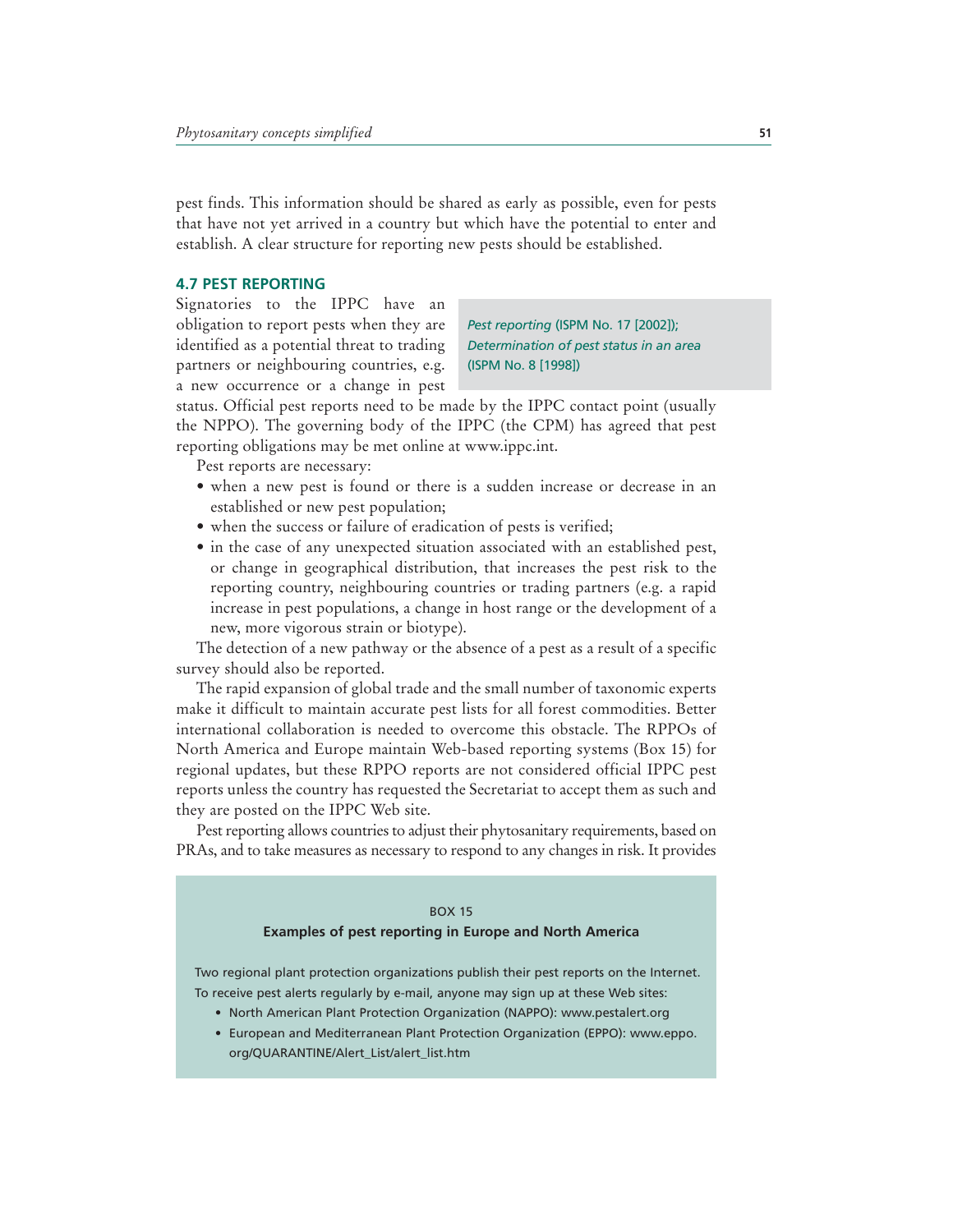useful current and historical information for the operation of phytosanitary systems. Accurate information on pest status is essential; it provides the technical justification for phytosanitary measures and helps to minimize unjustified interference with trade.

Pest information that might affect planting and marketing choices can also benefit foresters and assist them in working with NPPOs in planning management measures.

## **4.8 ESTABLISHMENT AND RECOGNITION OF PEST FREE AREAS AND AREAS OF LOW PEST PREVALENCE**

*Requirements for the establishment of Pest Free Areas* (ISPM No. 04 [1995]); *Requirements for the establishment of pest free places of production and pest free production sites* (ISPM No. 10 [1999]); *Recognition of pest free areas and areas of low pest prevalence* (ISPM No. 29 [2007])

Exporting countries may be able to establish official pest free areas or areas of low pest prevalence. They may then be able to negotiate agreements with importing countries to allow export of regulated commodities from those areas, which may help them gain, maintain or improve market access.

A pest free area (PFA) is defined simply as an area in which a specific pest does not occur. PFAs allow for the export of plants, plant products and other regulated articles without the need for the application of other phytosanitary measures. The official establishment of a PFA must be based on specific survey data. The PFA status must be periodically reviewed by intensive surveys or inspections during the growing season. Documentation should be made available for other regulatory authorities when requested. An example of the use of PFAs is given in Box 16.

A pest free place of production (PFPP) is a place of production where a specific pest does not occur, as determined by the NPPO, even though the pest may be present in the area. The absence of the pest must be demonstrated by scientific evidence such as periodic specific surveys. Trading partners will expect, as a minimum, to see documentation supporting the PFPP declaration.

PFAs and PFPPs are easier to establish in planted forests and more difficult to define in naturally regenerated forests. Naturally regenerated forests have a wider distribution and larger variety of plants and potential pests than planted

#### BOX 16

#### **The movement of regulated commodities between pest free areas**

*Lymantria dispar* (gypsy moth) is a serious pest of deciduous trees in eastern North America. It lays eggs on many commodities and conveyances. It is not present in western North America or Mexico, nor does it occur in portions of provinces or states in eastern Canada and the United States. NPPOs in North America conduct specific annual surveys to identify the exact distribution of the pest, using a very effective pheromone insect trap. The resulting pest information is used to define pest free areas (PFAs) in eastern North America that permit exporters to move regulated articles to non-infested areas.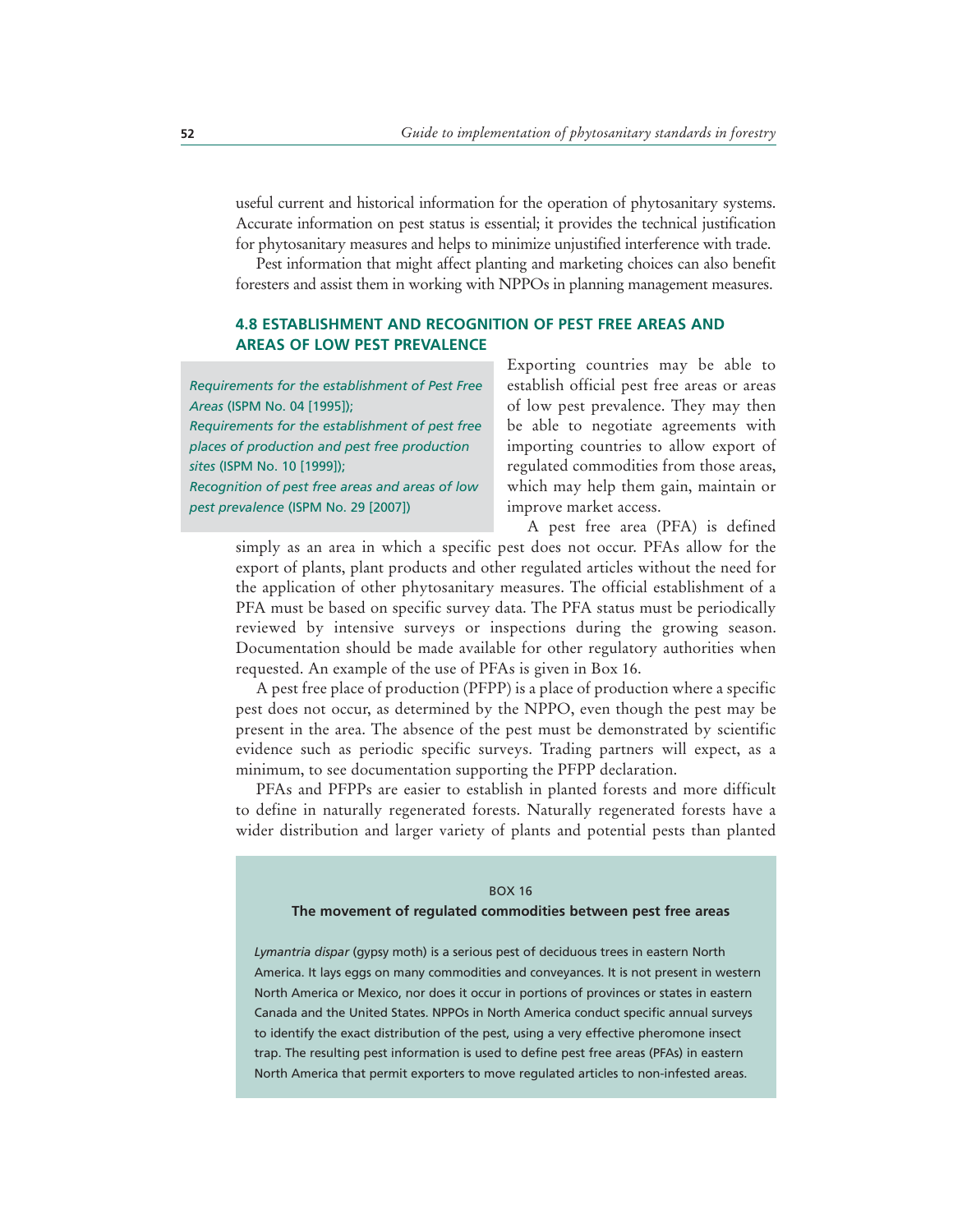forests. Therefore, identifying a specific PFA in a naturally regenerated forest would involve surveillance activities that are often too expensive to be practical. In planted forests, the challenge of undertaking surveillance is much more manageable where the hosts are planted in blocks contained within a non-host environment.

# **4.9 INSPECTION**

NPPOs or personnel authorized by the NPPO perform inspections prior to export and at import.

An export inspection is performed by the exporting country to ensure that

*Guidelines for inspection* (ISPM No. 23 [2005]); *Methodologies for sampling of consignments* (ISPM No. 31 [2008])

a consignment meets the specified phytosanitary requirements of the importing country at the time of inspection. If requirements are met, the inspection may result in the issuance of a phytosanitary certificate by the exporting country's NPPO for the consignment in question.

Import inspection is used to decide whether to accept, detain or reject the imported commodity. Inspection is usually based on visual examination of a commodity. It verifies the identity and integrity of the commodity. It also verifies the effectiveness of phytosanitary measures that have been applied, such as treatments or systems approaches. Visual inspection of wood with the naked eye is very difficult as many pests may be impossible to see, e.g. nematodes. Bundles of wood are obviously difficult to examine. The collection of samples and laboratory analysis can also help to detect pests.

It is extremely useful to keep good records of import pest interceptions. These can help a country decide which commodities need more careful inspection in the future, and which commodities are at lower risk. Good records can also show which countries of origin repeatedly send commodities containing pests, and these records are often the basis for negotiations between countries to help make trade safer. To



*Inspecting imported wood in Australia*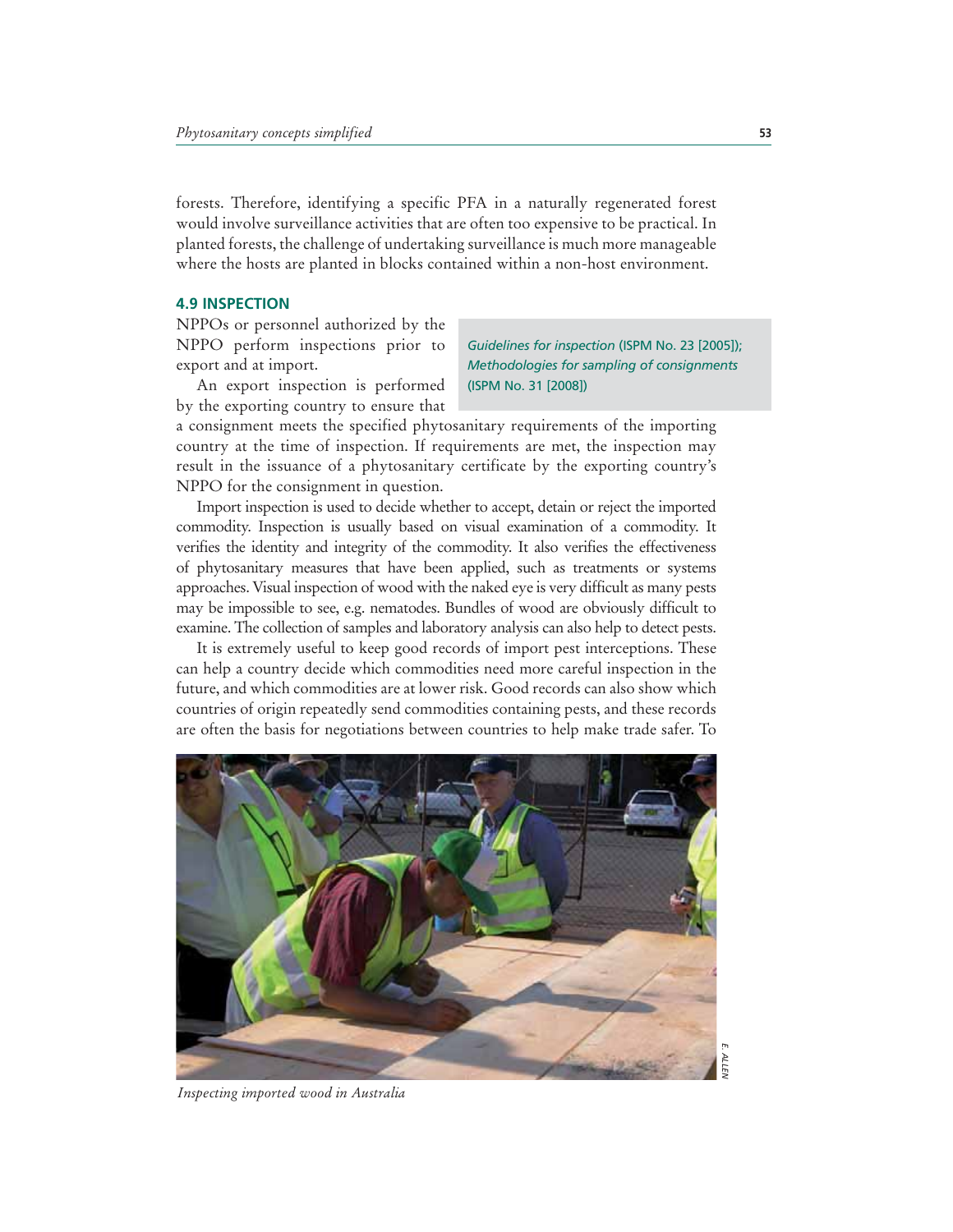be really useful, it is important also to have a record of the volume of commodities inspected, so that changes in infestation rate over time can be determined.

In cases of repeated non-compliance (see Section 4.11), the intensity and frequency of import inspections for certain consignments may be increased, or import of the commodity may be stopped. The NPPO of the importing country should also contact the NPPO of the exporting country so that it can identify the source of problems and suggest improvements.

## **4.10 PHYTOSANITARY CERTIFICATION**

*Export certification system* (ISPM No. 07 [1997]); *Guidelines for phytosanitary certificates* (ISPM No. 12 [2001]); *Consignments in transit* (ISPM No. 25 [2006]); *Categorization of commodities according to their pest risk* (ISPM No. 32 [2009])

NPPOs of exporting countries issue phytosanitary certificates to certify that consignments of plants, plant products or other regulated articles meet the specified phytosanitary import requirements of trading partners, such as demonstrating that a treatment has been performed. The IPPC prescribes a

model for this certificate in ISPM No. 12. Phytosanitary certificates should not be required by importing countries for wood products that have been processed so that they have no potential for introducing regulated pests. ISPM No. 32 provides guidance on which commodities need or don't need phytosanitary certification. See also Sections 2.2 and 2.3 of this guide for more information on import and export processes.

The basic elements of the phytosanitary certification process include:

- determining the relevant phytosanitary import requirements of the importing country;
- verifying that the consignment conforms to those requirements at the time of certification;
- issuing a phytosanitary certificate that accurately describes the consignment by species and quantity.

The importing country's NPPO should make available official and current information concerning its requirements. The current requirements for the country of destination may also be obtained by the exporter, and supplied to the exporting country's NPPO.

Individuals or organizations authorized by the NPPO may perform some functions, such as commodity inspections or verification of treatment, prior to the NPPO issuing the phytosanitary certificate.

Importing countries frequently specify requirements for phytosanitary certificates, such as: the use of a specific language; completion by typing or handwritten in legible, capital letters; and the use of specified units. There may be a limited period of validity following inspection or treatment before dispatch of the consignment from the country of origin. A phytosanitary certificate may be rejected or additional information may be requested by the importing country if the phytosanitary certificate: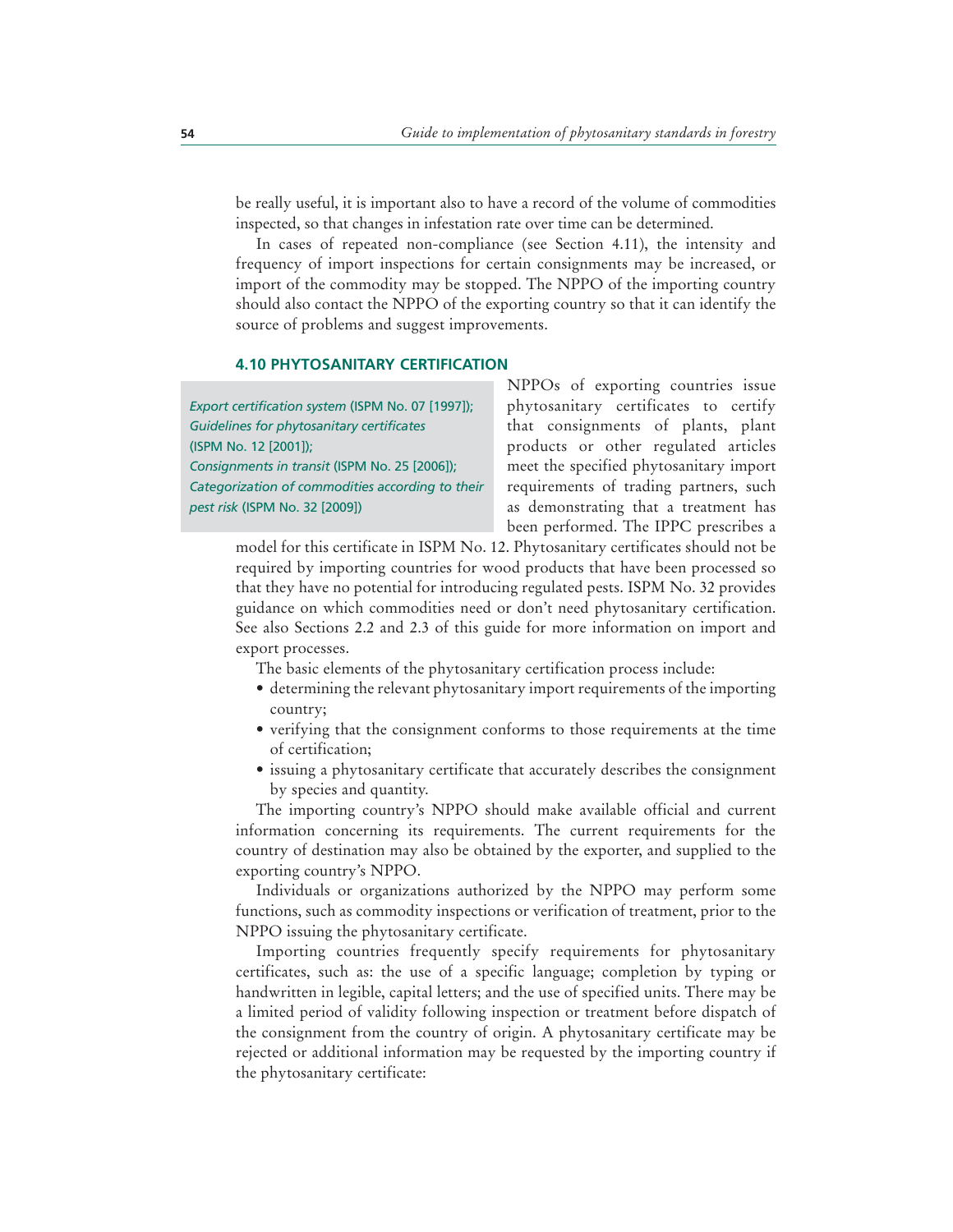- $\bullet$  is illegible, incomplete or is a non-certified copy;
- includes unauthorized alterations or erasures, conflicting or inconsistent information, or wording that is inconsistent with the instructions or model certificates;
- $\bullet$  fails to comply with the specified period of validity;
- certifies prohibited products;
- describes the consignment in a way that does not correspond with the material imported.

Fraudulent certificates should never be accepted and the perpetrator should be subject to legal action.

In some cases, international trade may involve the movement of consignments of regulated articles which pass through a country without being formally imported. This kind of consignment is said to be "in transit". Such movements may present a pest risk to the country of transit, especially if consignments are carried in open containers. Countries may apply technically justified phytosanitary measures to consignments in transit through their territories.

### **4.11 NON-COMPLIANCE NOTIFICATION**

When consignments do not meet phytosanitary import requirements they are considered to be non-compliant. The NPPO of the importing country notifies

*Guidelines for the notification of non-compliance and emergency action* (ISPM No. 13 [2001])

*Guidelines for a phytosanitary import regulatory* 

the NPPO of the exporting country about the non-compliance. The exporting country's NPPO should then follow up with the exporter to ensure that consignments are not rejected in the future.

Non-compliance notifications are provided when there is:

- failure to comply with phytosanitary import requirements;
- detection of regulated pests;
- failure to comply with documentary requirements (e.g. phytosanitary certificates);
- prohibited consignments or prohibited articles in consignments such as soil;
- evidence of failure of specified treatments;
- repeated instances of prohibited articles in small, non-commercial quantities carried by passengers or sent by mail.

## **4.12 PHYTOSANITARY IMPORT REGULATORY SYSTEMS**

 An import regulatory system should consist of two components:

- a framework of phytosanitary legislation, regulations and procedures;
- an official service, the NPPO, responsible for operation or oversight of the

*system* (ISPM No. 20 [2004])

system.

NPPOs have the sovereign right to regulate imports to achieve an acceptable level of protection, taking into account their international obligations, in particular